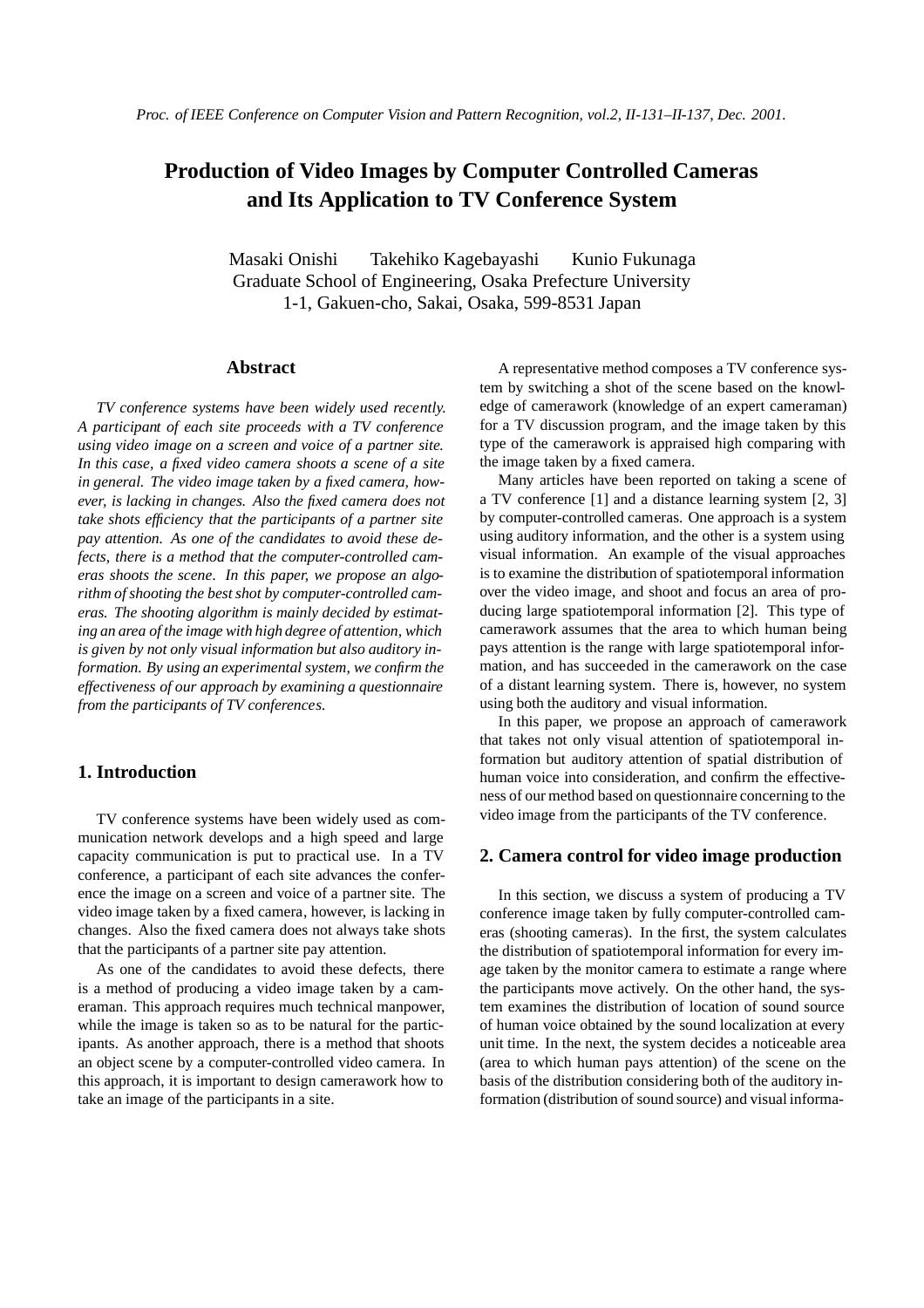tion (distribution of spatiotemporal information). Based on the noticeable area, the system selects the noticeable participant(s). The system tries to produce the best TV conference video image keeping the suitable shot using the computercontrolled video camera.

# **3. Extraction of auditory information by sound localization**

### **3.1. 3-Dimensional sound localization**

The sound localization is to estimate the position of the sound source by observing and analyzing arrived sound wave. There are three representative methods. One is a beam former method [4], the second is a method based on time delay between the microphone signals and the last one is a method of eigen space of the signal [5]. These three approaches mainly focus on estimation of the direction of the sound source, and do not take the estimation of the 3 dimensional position of sound source into consideration. In this section, we explain how to estimate the 3-dimensional position in our approach.

The accuracy of sound localization depends on the distance between the microphones. The accuracy is getting high as the distance between the microphones increase. While the longer distance placement of the microphone set expands the measurable range of the sound localization, the wave frequency of the (voice) sound is getting lower when we estimate uniquely the time delay between the arrived sounds. In this system, we place the microphone set as shown in Figure 1 considering the physical scale of the system and ease of mobility. Here the parameter  $M_d$  denotes the distance between the microphones and is set to 45 cm in our system. The sampling frequency is set to 25 kHz, and the sampling time becomes 40  $\mu$ s. The system samples four microphone inputs simultaneously, and represents these four signals by  $g_1$ ,  $g_2$ ,  $g_3$ , and  $g_4$  respectively.



**Figure 1. Microphone layout.**

In the next, the system examines whether a voice signal appears or not in the input signals. In the case when the voice signal appears in the input signals, the system carries out the sound localization every 20 ms based on the time delay between the four microphone signals. The system always prepares a histogram of the positions of the sound source obtained by sound localization in the last several seconds.

### **3.2. Sound localization based on the time delay of microphone signals**

There is a strong correlation among the input signals, when the voice signal is received by the microphones placed as shown in Figure 1. Mutual correlation between two signals  $g_i(t)$  and  $g_j(t)$  is defined by the following equation,

$$
\phi(t_m) = \sum_{t=1}^{N_{\phi}} g_i(t)g_j(t+t_m).
$$
 (1)

The system examines the maximum value of  $\phi(t_m)$ while varying the parameter  $t_m$  from 0 to  $t_{\text{max}}$ . The value  $t_m$  which maximizes  $\phi(t_m)$  is the delay time between the signals  $g_i(t)$  and  $g_j(t)$ .

As we suppose the placement of four microphones is given by Figure 1, we can easily obtain three independent time delays from the microphone set. It is possible to estimate the 3-dimensional position of the sound source by using these three independent time delays. In order to calculate the position of the sound sources in a real time, the system firstly divides the 3-dimensional space into voxels, then calculates the delay time among the four microphone signals for each of all voxels, and composes a table of delay time for each voxel in advance. Immediately after the system receives the microphone signals and calculates the delay time among the four signals, the system estimates a voxel of the sound source by comparing the set of delay time with the set of delay time for each voxel by use of the table of the delay time.

# **4. Extraction of visual information using spatiotemporal information [2]**

#### **4.1. Probability density function of color parameter**

We define an appearance probability of a color parameter of a given pixel  $\hat{P}_i = [x_i y_i]^T$  in the form of a probability<br>density function based on distribution of color parameters density function based on distribution of color parameters of the neighborhood pixels, and suppose that the probability function of color parameter  $\boldsymbol{X}_i = \left[ R_i G_i B_i \right]^T$  of the pixel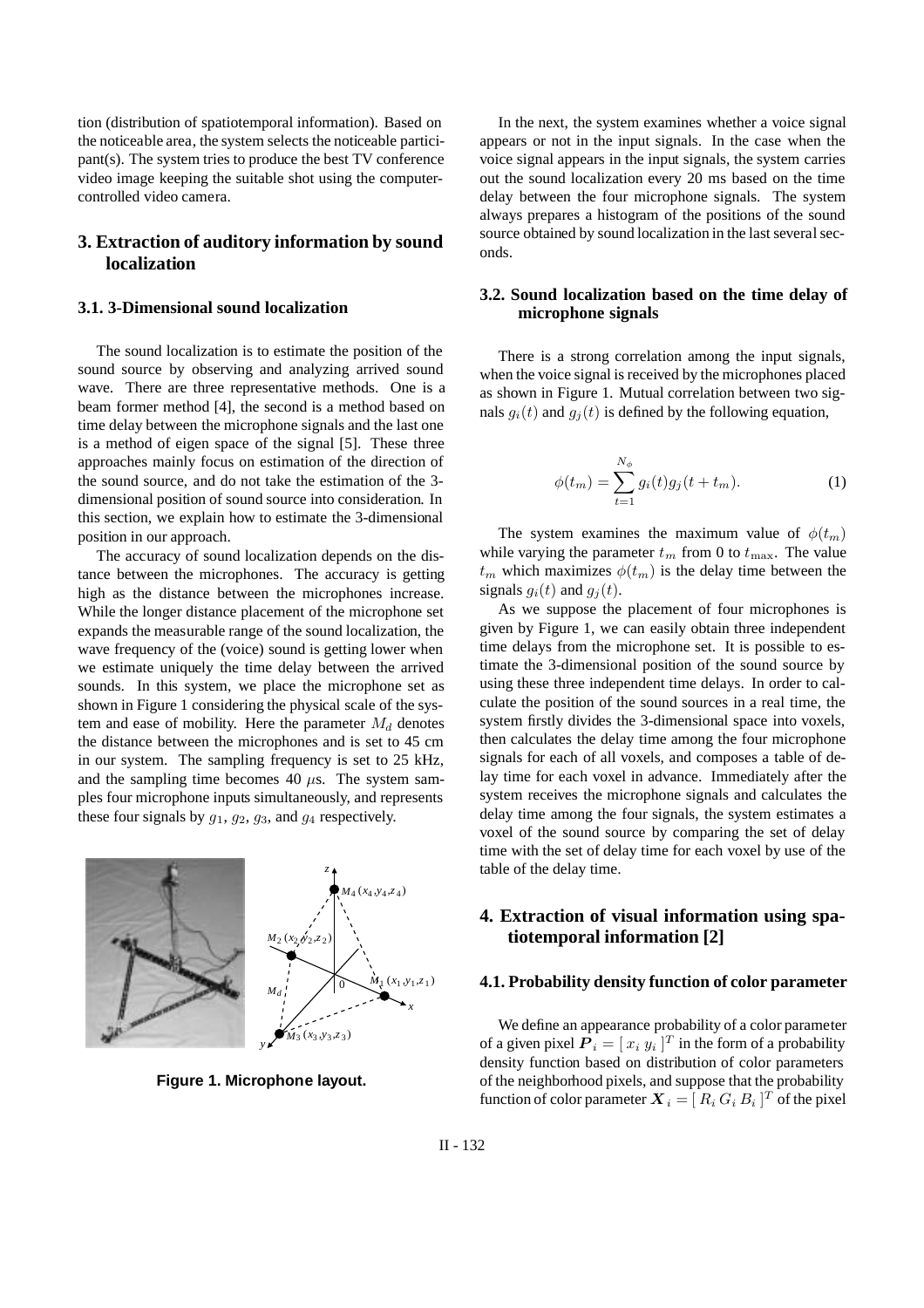*P<sup>i</sup>* follows a 3-dimensional normal distribution function.

$$
p(\boldsymbol{X}_i) = \frac{1}{(2\pi)^{\frac{3}{2}}|\boldsymbol{\Sigma}|^{\frac{1}{2}}} \exp\{-\frac{1}{2}(\boldsymbol{X}_i - \boldsymbol{\mu})^T \boldsymbol{\Sigma}^{-1}(\boldsymbol{X}_i - \boldsymbol{\mu})\}.
$$
\n(2)

Here,  $\mu$ ,  $\Sigma$  denote a mean value and a covariance matrix of the color parameter  $\boldsymbol{X}_i$  at the neighborhood pixels and are given by following equations.

$$
\mu = \frac{1}{n} \sum_{k=1}^{n} X_k,
$$
\n(3)

$$
\Sigma = \frac{1}{n} \sum_{k=1}^{n} (X_k - \mu)(X_k - \mu)^T.
$$
 (4)

As the probability  $p(\boldsymbol{X}_i)$  is defined by the distribution of the color parameter of the pixel at the neighbor region, this value can be interpreted to be a degree of appearance of the color parameter  $X_i$  at the pixel  $P_i$ .

#### **4.2. Spatial information and temporal information**

Here let us define generating information of the pixel of an image. The information  $H(X_i)$  of pixel  $X_i$  is given by the following equation (2). This definition of the information of the pixel is based on the definition of information, which is given by the Shannon's communication theory.

$$
H(\boldsymbol{X}_i) = -\log_2 p(\boldsymbol{X}_i). \tag{5}
$$

This information  $H(X_i)$  is getting large as the value of  $p(X_i)$  decreases. We can examine the distribution of the generating information of an image by calculating the information of each pixel of the image.

In this paper, we discuss two kind of information, one is originated in a spatial variation of the color parameter of the pixels of an image and the other is temporal variation of the color parameter at a fixed pixel. The spatial information is given by the variation of color parameters on an image at the time  $t$ , and is getting large in general in the case when the pattern of an image becomes complicated. On the other hand, the temporal information is defined by the variation of the color parameters along the time axis at the fixed pixel *Xi*.

To show the relationship of the spatial and temporal information, let us examine Figure 2. The figure shows  $m \times n$ pixels along the spatial direction on one frame image and l pixels along the temporal direction, namely last  $l$  frame images. Taking the  $m \times n$  neighbor pixels on a frame image into account, the information  $H_s(\boldsymbol{X}_i)$  represents the spatial information. In the case when the  $l$  pixels along the time axis at  $X_i$ , the temporal information is given by  $H_t(X_i)$ .



**Figure 2. Neighboring and consecutive region.**

# **4.3. Mutual information between spatial and temporal information**

It is necessary that the video image of the conference includes the spot, which includes the participants at the virtual conference room as much as possible when taking a video image. The necessary spot of the scene for the persons at the virtual conference room is a region composed by pixels with both spatial and temporal information, such as the region of a speaking participant(s). By applying a way of thinking of mutual information between spatial and temporal information, we define mutual information  $I(X_i)$  of the region to which the participants pay attention by the following equation.

$$
I(\boldsymbol{X}_i) = \log_2 \frac{p_{st}(\boldsymbol{X}_i)}{p_s(\boldsymbol{X}_i) \cdot p_t(\boldsymbol{X}_i)},
$$
  
=  $H_s(\boldsymbol{X}_i) + H_t(\boldsymbol{X}_i) - H_{st}(\boldsymbol{X}_i).$  (6)

Here,  $H_{st}(\boldsymbol{X}_i)$  denotes the spatiotemporal information of the pixel  $\boldsymbol{X}_i$  on the area of the neighbor  $l \times m \times n$  pixels where  $m \times n$  pixels to the spatial direction and l frame images to the time direction. Figure 3 (a) shows a input image and (b) shows the mutual information. The dark pixels have large information.





(a) Input video image. (b) Distribution of

generated information.

#### **Figure 3. Distribution of visual information.**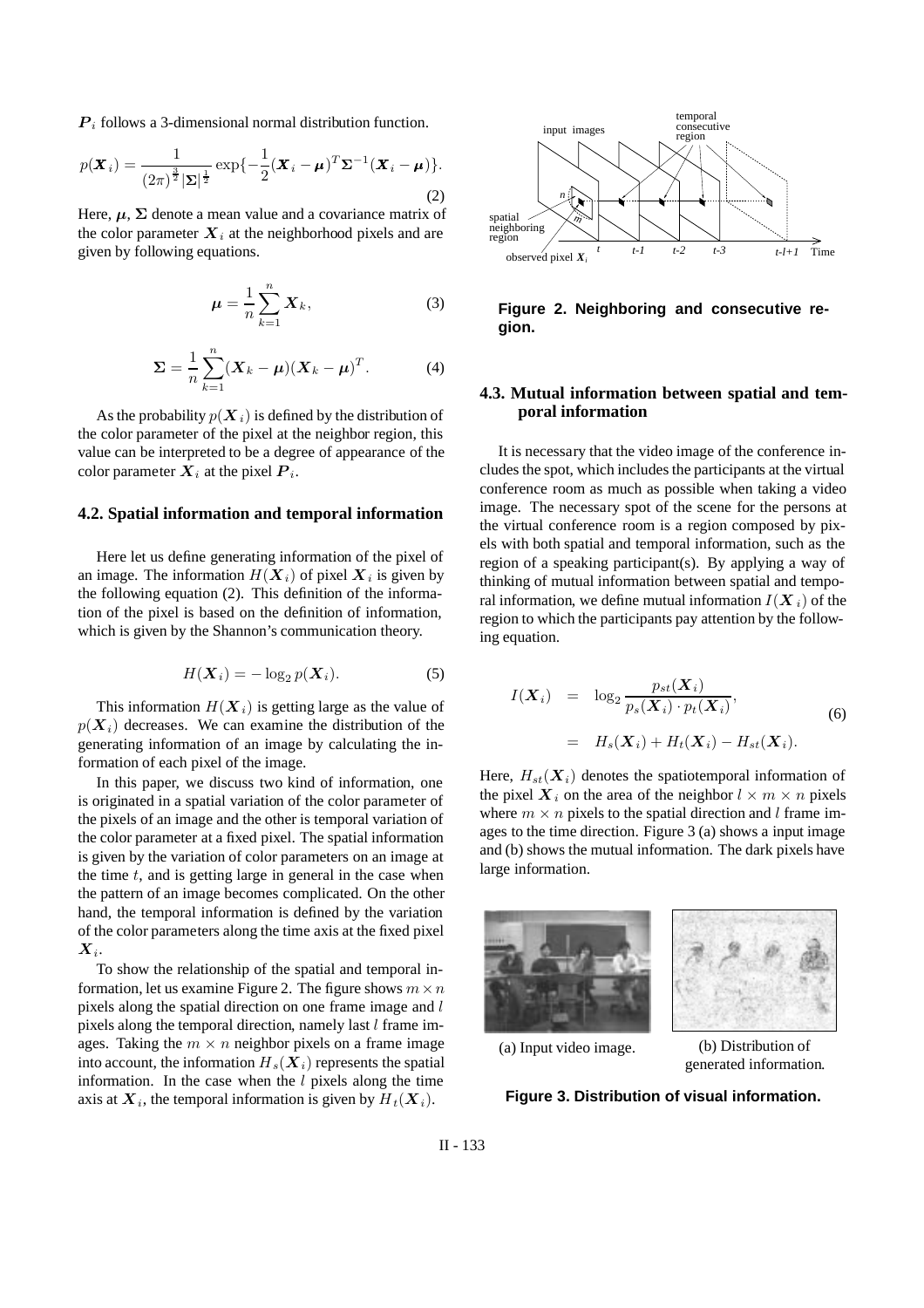# **5. Tracking of image area of the noticeable participant**

# **5.1. Selection of the noticeable participant using the integrated information of visual and auditory information**

To examine an image area where the human being pays attention, we extract 2 types of information, visual and auditory information. As the two kinds of information are essentially different from each other, it is necessary to define an integrated degree of attention from the visual and auditory information.

In order to obtain the image area to be paid attention, this system projects the point of sound source obtained by sound localization to the  $x$ -axis (the horizontal axis) on the 2-dimensional image plane of the monitor camera. And the system counts the number of projected points of the sound source in the slot on the x-axis every  $t_s$  seconds and represents a degree of attention by the number of points in the slot. In this way, the system can extract plural sound sources in the case that plural participants speak to each other.

In the next, as visual information, the system calculates the generating information (spatiotemporal information) of each pixel on the image taken by the monitor camera, and then obtains the value contained in each of the slots on the horizontal axis of the image plane. Based on the value in the slot, the system obtains the histogram for each of slots on the horizontal axis every  $t<sub>v</sub>$  seconds. We consider the value of the histogram to be a degree of attention of the slot on the horizontal axis of the image. In general, it is supposed that the visual stimulus does not disappear immediately after generation but continues in a short time. We suppose the duration time to be  $t_d$  second.

After obtaining both the auditory and visual information, the system estimates the integrated degree of attention by unifying the degree of attention given by the auditory information and visual information. On the basis of the experience of the experiments, the integrated degree of attention is decided mainly by the auditory information, while the visual information is considered to be the supplementary information. Under this assumption, we define the integrated degree of attention by the sum of the degree of attention given by auditory information and the degree of attention given by visual information only in the case when the degree of attention of auditory information is greater than a threshold. In the case when the degree of attention of auditory information is smaller than a threshold, the integrated degree of attention is set to zero.

In the next, the system selects the noticeable participant(s) (namely, the participant(s) to whom human being pays attention) using the integrated degree of attention. The selection procedure of the noticeable participant(s) is given

by the followings.

- (1) Obtain the integrated degree of attention within the range of each participant in the image.
- (2) Calculate the average value of the integrated degree of attention for all the participants.
- (3) Calculate the difference between the integrated degree of attention for each participant and the average value of the integrated degree of attention.
- (4) Decide the noticeable participant(s) if the difference is greater than a threshold.

The shooting algorithm of camera is based on the selection of the noticeable participant(s).

### **5.2. Control algorithm of a shooting camera**

The several reports of the camerawork on a discussion program have been reported. The representative one [1] divides the participants into a group of speaking participant(s) and the group of non-speaking participant(s), and makes the video camera to shoot the area including the group of the speaking participant(s). This approach supposes that an operator always indicates speaking participant(s) during the program. Based on this indication, the system controls the shooting camera(s) using the knowledge of the camerawork concerning to the TV discussion program.

In this paper, we propose an algorithm that is able to select the noticeable participant(s) (speaking participant(s)) by itself on the basis of the integrated degree of attention as defined above and the system makes the camera to shoot the noticeable participant(s) using the selection of speaking participants. To decide the shooting range on the basis of the role of the participant(s), we classify the shots like the Table 1. This classification is prepared for avoiding a monotone video image by changing the number of participants appeared on an image.

In the next, let us define a timing to change the shots. Here, we define the following two conditions,

(1) The time when a noticeable participant(s) are replaced by another participant(s).

#### **Table 1. Classification of shot.**

| Shot           | Definition                                    |
|----------------|-----------------------------------------------|
| S <sub>1</sub> | Shot of a noticeable participant              |
| s <sub>2</sub> | Shot of a noticeable participant and neighbor |
| $s_3$          | Shot of noticeable particiants                |
| $S_4$          | Shot of a non-speaking participant            |
| $s_5$          | Shot of non-speaking participants             |
| s <sub>6</sub> | Shot of all participants                      |
|                |                                               |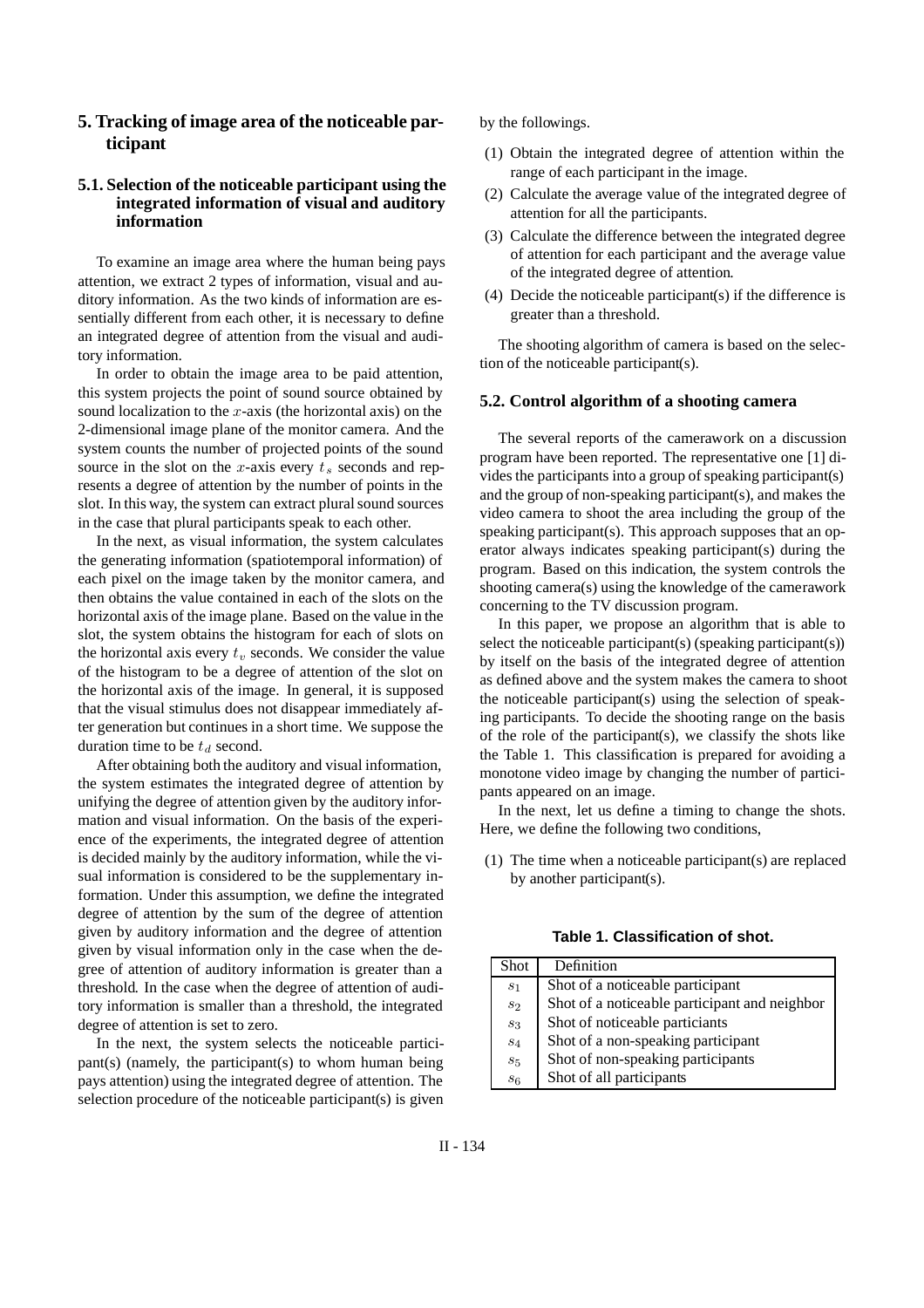|              |                | t o            |                |       |       |         |       |  |  |
|--------------|----------------|----------------|----------------|-------|-------|---------|-------|--|--|
|              |                | S <sub>1</sub> | S <sub>2</sub> | $s_3$ | $s_4$ | $s_{5}$ | $s_6$ |  |  |
|              | s <sub>1</sub> | 45.1%          | 18.5%          | 3.4%  | 4.1%  | 13.9%   | 15.0% |  |  |
|              | $s_2$          | 40.1%          | 30.4%          | 11.7% | 1.2%  | 2.4%    | 13.4% |  |  |
| r            | $s_3$          | 30.8%          | 25.9%          | 34.7% | 1.3%  | 2.3%    | 5.1%  |  |  |
| $\mathbf{O}$ | $s_4$          | 44.3%          | 31.5%          | 11.9% | 2.8%  | 8.5%    | 1.0%  |  |  |
| m            | $s_{5}$        | 36.7%          | 31.5%          | 8.3%  | 8.9%  | 4.1%    | 11.5% |  |  |
|              | $s_6$          | 32.2%          | 23.3%          | 30.1% | 0.0%  | 4.4%    | 10.0% |  |  |

**Table 2. Transition probability matrix on noticeable participant(s) exchange.**

**Table 3. Transition probability matrix on overpass duration.**

|          |                | t o            |       |       |       |         |                |  |  |
|----------|----------------|----------------|-------|-------|-------|---------|----------------|--|--|
|          |                | s <sub>1</sub> | 82    | $s_3$ | $s_4$ | $s_{5}$ | s <sub>6</sub> |  |  |
|          | S <sub>1</sub> | 14.8%          | 21.7% | 25.6% | 21.2% | 6.7%    | 11.0%          |  |  |
|          | $s_2$          | 30.4%          | 17.2% | 22.5% | 10.7% | 7.2%    | 12.0%          |  |  |
| r        | $s_3$          | 34.4%          | 18.0% | 25.4% | 10.7% | 2.1%    | 9.4%           |  |  |
| $\Omega$ | $s_4$          | 33.2%          | 22.9% | 26.0% | 4.0%  | 2.9%    | 12.0%          |  |  |
| m        | $s_{5}$        | 42.2%          | 19.0% | 24.3% | 7.2%  | 2.3%    | 5.0%           |  |  |
|          | $s_6$          | 43.1%          | 24.1% | 31.4% | 1.4%  | $0.0\%$ | 0.0%           |  |  |

(2) The time when the duration of the same shot exceeds a threshold time.

The item (1) intends to change the shot in the case when the degree of importance to shoot the previous noticeable participant(s) is getting low as the new noticeable participant(s) appear in the conference. The item (2) intends to maintain the interest of the participant(s) in the image in order to avoid a monotone image in the case when the same shot continues a long time. Here, the system sets the duration time to 10 seconds. As human being, however, gets tired from too much switching over the shot to another in a short time, the system does not change the shot until a same shot continues more than a threshold time. The system sets this switching time to 2 seconds.

In the next, we define a transition probability matrix so as to evaluate the most suitable shot as the next shot when the system switches the shot. The transition probability matrix is given by calculating all of the rates  $(r_{ij})$  when the system switches from a kind of shot  $(s_i)$  to another kind of shot  $(s<sub>i</sub>)$  on the discussion programs, and the matrix is defined as shown in Table 2 and Table 3 for each of the condition of switching the shot.

### **6. Experiments and discussions**

In the first, we explain some experiments on sound localization to confirm the estimation of the position of the



**Figure 4. Microphone-set and camera layout.**

sound source, then explain the experiments on a video image production under the condition of an actual conference in order to confirm the effectiveness of our method. The evaluation of the conference image is done by the results of a questionnaire survey.

#### **6.1. Experiments on sound localization**

In this experiment, we estimated the 3-dimensional position of a sound source that was a male voice (10 seconds duration). The result of the experiments is shown in Table 4. The position  $(x, y, z)$  of the sound source denotes the position where a participant uttered actually and the result of sound localizations shows the horizontal angle, the vertical angle and the distance from the center of the microphone set. According to the result of the sound localization, the range capable of estimating the position was limited within 1.5 m from the center of the microphone set.

### **6.2. Experiments on production of conference image**

In the next, we set up the conference, which was supposed to be a TV-conference, and made experiments on taking a video image of a TV-conference. Figure 4 shows the placement of the microphone set and the video camera in the conference room. And, the computer-controlled camera system took the conference image by controlling the camera in a real time using our proposed method.

The system received the sound signals from the microphone set through an AD converting board, and also received the video signal from the monitor camera at the same time. Computing the sound localization and the spatiotemporal information of the image from the monitor camera,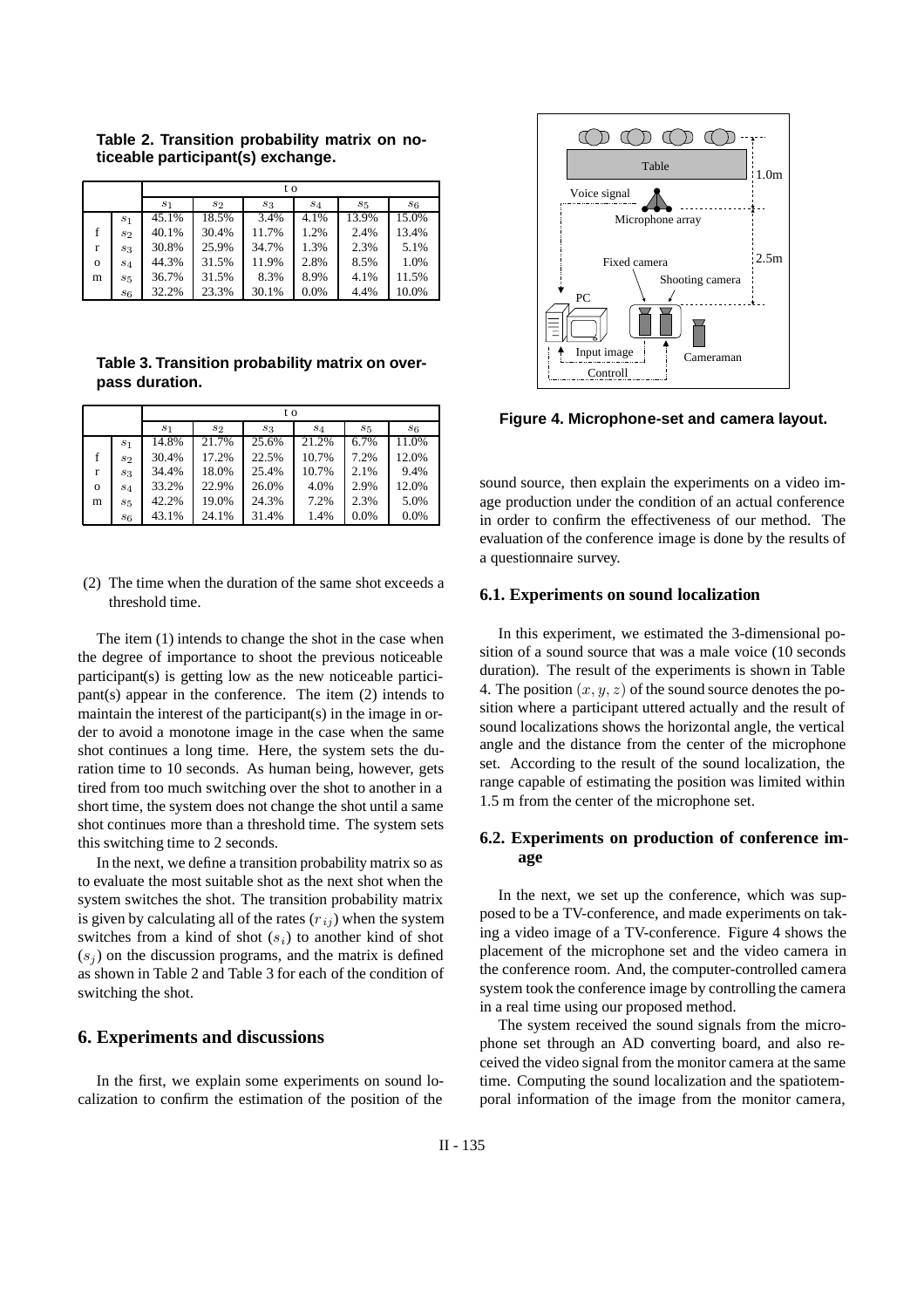| Position of<br>Mumber       |                  | Result of sound localization |     |         |                      |          |         |              |          |         |      |          |
|-----------------------------|------------------|------------------------------|-----|---------|----------------------|----------|---------|--------------|----------|---------|------|----------|
| of data<br>sound source [m] |                  | Horizontal angle [deg]       |     |         | Vertical angle [deg] |          |         | Distance [m] |          |         |      |          |
| $\boldsymbol{x}$            | $\boldsymbol{y}$ | $\boldsymbol{z}$             |     | correct | mean                 | variance | correct | mean         | variance | correct | mean | variance |
| $\Omega$                    | 1.0              | 0.3                          | 421 | 0.00    | 0.98                 | 2.65     | 16.70   | 17.15        | 0.33     | 1.04    | 1.42 | 0.14     |
| $\Omega$                    | 1.0              | 0.7                          | 335 | 0.00    | $-0.53$              | 16.58    | 34.99   | 29.17        | 2.01     | 1.22    | 1.44 | 0.12     |
| $\Omega$                    | 1.5              | 0.3                          | 357 | 0.00    | 1.12                 | 0.63     | 11.31   | 9.96         | 0.53     | 1.53    | 1.15 | 0.14     |
| $\Omega$                    | 1.5              | 0.7                          | 258 | 0.00    | $-2.23$              | 4.13     | 25.02   | 29.34        | 1.36     | 1.66    | 1.07 | 0.13     |
| $\Omega$                    | 2.0              | 0.3                          | 127 | 0.00    | 0.34                 | 16.65    | 8.53    | 18.29        | 3.91     | 2.02    | 1.25 | 0.19     |
| $\Omega$                    | 2.0              | 0.7                          | 305 | 0.00    | 4.68                 | 7.77     | 19.29   | 24.88        | 2.69     | 2.12    | 1.26 | 0.16     |
| 0.5                         | 1.0              | 0.3                          | 340 | 26.57   | 19.49                | 2.92     | 15.02   | 15.90        | 1.30     | 1.16    | 1.25 | 0.14     |
| 0.5                         | 1.0              | 0.7                          | 269 | 26.57   | 22.90                | 1.21     | 32.05   | 32.71        | 0.14     | 1.32    | 1.43 | 0.10     |
| 0.5                         | 1.5              | 0.3                          | 158 | 18.43   | 3.33                 | 11.91    | 10.74   | 15.99        | 2.57     | 1.61    | 1.42 | 0.15     |
| 0.5                         | 1.5              | 0.7                          | 197 | 18.43   | 14.51                | 2.03     | 23.88   | 26.44        | 0.31     | 1.73    | 1.11 | 0.09     |
| 1.0                         | 1.0              | 0.3                          | 118 | 45.00   | 26.99                | 9.05     | 11.98   | 20.27        | 1.38     | 1.45    | 1.27 | 0.22     |
| 1.0                         | 1.0              | 0.7                          | 92  | 45.00   | 26.88                | 8.76     | 26.33   | 25.48        | 2.05     | 1.58    | 1.26 | 0.24     |
| 1.0                         | 1.5              | 0.3                          | 112 | 33.69   | 9.70                 | 15.78    | 9.45    | 20.29        | 6.74     | 1.83    | 1.25 | 0.14     |
| 1.0                         | 1.5              | 0.7                          | 127 | 33.69   | 9.67                 | 6.72     | 21.22   | 34.09        | 2.71     | 1.93    | 1.30 | 0.16     |
| 1.5                         | 1.0              | 0.3                          | 110 | 56.31   | 18.10                | 16.63    | 9.45    | 24.31        | 4.46     | 1.83    | 1.23 | 0.25     |
| 1.5                         | 1.0              | 0.7                          | 111 | 56.31   | 8.50                 | 20.26    | 21.22   | 23.49        | 2.29     | 1.93    | 1.03 | 0.17     |
| 1.5                         | 1.5              | 0.3                          | 158 | 45.00   | 6.18                 | 21.63    | 8.05    | 23.43        | 5.89     | 2.14    | 1.27 | 0.18     |
| 1.5                         | 1.5              | 0.7                          | 111 | 45.00   | 10.66                | 20.94    | 18.26   | 25.84        | 4.59     | 2.23    | 1.15 | 0.18     |
|                             |                  |                              |     |         |                      |          |         |              |          |         |      |          |

**Table 4. Result of sound source localization.**

Horizontal angle = tan<sup>-1</sup>  $\frac{x}{y}$ , Vertical angle = tan<sup>-1</sup>  $\frac{z}{\sqrt{x^2 + y^2}}$ , Distance =  $\sqrt{x^2 + y^2 + z^2}$ .

the system controlled the shooting camera. The resolution of the image from the monitor camera was set to 320 *<sup>×</sup>* 240 pixels. The number of participants in the conference was supposed to be 4 participants, and the monitor camera was arranged so as to catch all the participants (4 participants). The time rate needs to calculate the sound localization was 0.6 second out of every 1 second, the time needs to calculate image processing was 0.4 second, which corresponds to the 2.5 frames processing per second. The parameters  $(l, m, n)$ denote the size of spatiotemporal space when calculating the spatiotemporal information. In our experiments, we set  $(l, m, n)$  to  $(3, 3, 3)$  taking the real time processing into consideration.

Figure 5 shows examples of the video image taken by our shooting camera. The images in the left column are examples taken by a fixed camera, while the right column shows the images taken by our shooting camera at the same condition. These images show the change from a wide shot to a zoom-up-shot to shoot a noticeable participant(s).

# **6.3. The questionnaire for image evaluation**

Fourteen students evaluate the video image that is taken by our shooting camera in order to confirm the effectiveness of our method by the questionnaires. The object images are the following 3 kinds of images.

(1) Images taken by a fixed camera.

(2) Images taken by the shooting camera using our method.

(3) Images taken by a cameraman.

The 10 items of the questionnaire to evaluate the conference image are selected referring to the related works [1, 2]. The results of the questionnaire is shown in Table 5.

The value of the evaluation for each item is the range from 5 (high) to 1 (low), where the middle value 3 corresponds to the evaluation of the image taken by a fixed camera (a non-controlled camera). The evaluated values in the method taken by a cameraman and our proposed method denote the average value of all respondents. There is no evaluation concerning to Q.6 because of no switching to the shot of a third party in the case of the manual operation of camera.

### **6.4. Discussions**

In this section, we discuss the characteristics of our method based on the results of the questionnaire. The evaluation over the video image using our method is higher than the image taken by a cameraman on the several items of the questionnaire, especially high on the items of Q.7 and Q.8. These results show that the approach of avoiding a monotone and boring image is effective. The results of the items Q.1 and Q.2 express the facts of specifying the noticeable participants and of easy to represent the atmosphere of the conference by switching to the shot of the third party sometimes. On the other hand, the image taken by a cameraman is beyond our approach concerning to the evaluation on the items Q.9 and Q.10. Also the evaluation of the image taken by a cameraman is higher than the image taken by the fixed